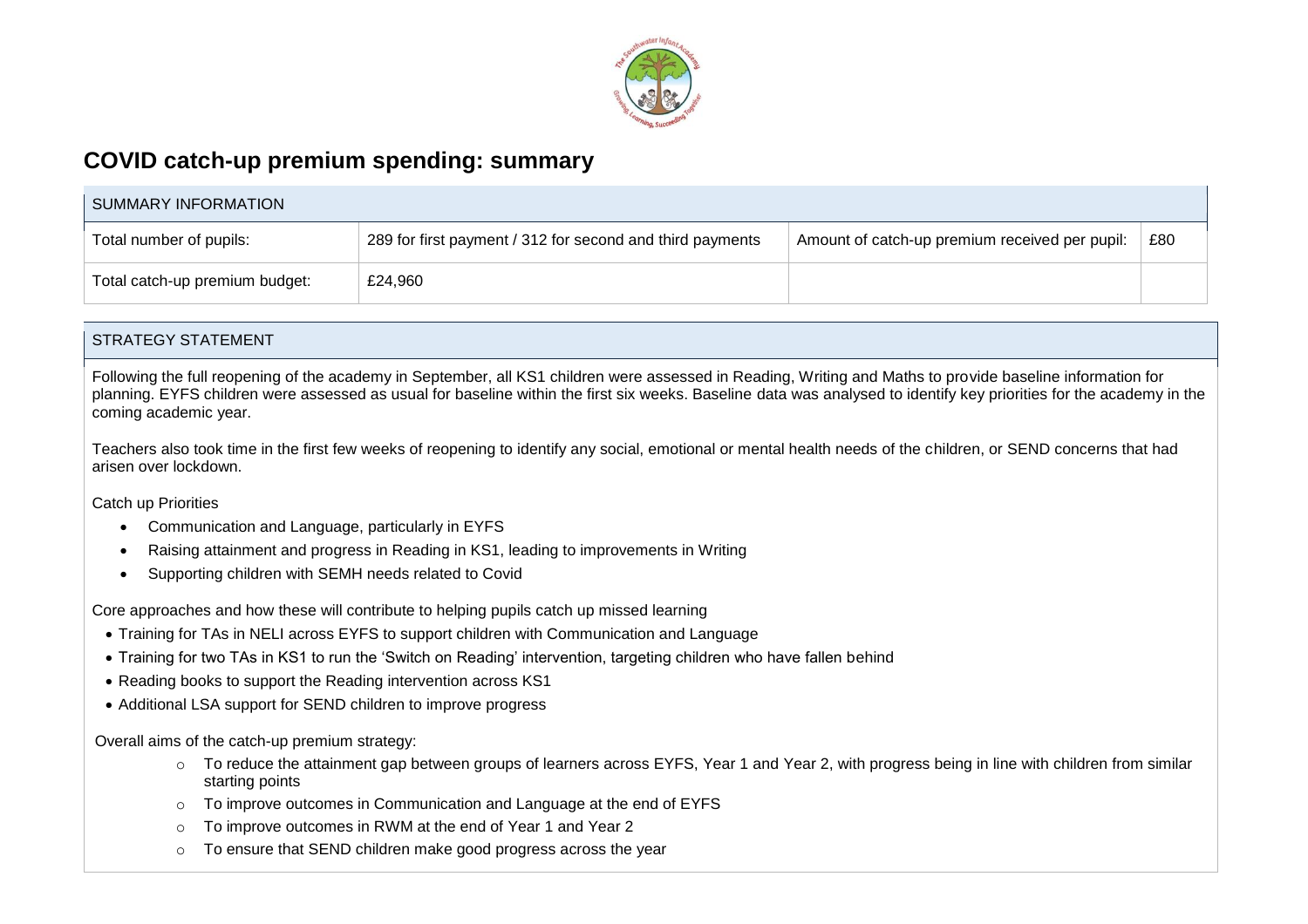

# **Barriers to learning**

| <b>BARRIERS TO FUTURE ATTAINMENT</b> |                                                                                                                 |  |  |
|--------------------------------------|-----------------------------------------------------------------------------------------------------------------|--|--|
| Academic barriers:                   |                                                                                                                 |  |  |
| $\mathsf{A}$                         | Low levels of Communication and Language in EYFS, particularly in Listening and Attention, and in Understanding |  |  |
| B                                    | Lower starting points at the beginning of this year for children in Literacy and Numeracy across Year 1 and 2   |  |  |
| $\mathsf{C}$                         | Lower starting points at the beginning of this year for SEND in Literacy and Numeracy across Year 1 and 2       |  |  |

### ADDITIONAL BARRIERS

| <b>External barriers:</b> |                                                     |  |  |
|---------------------------|-----------------------------------------------------|--|--|
| D                         | Periods of absence due to Covid issues              |  |  |
| E                         | Lack of technology at home to support home learning |  |  |
|                           | Home issues or complications caused by Covid        |  |  |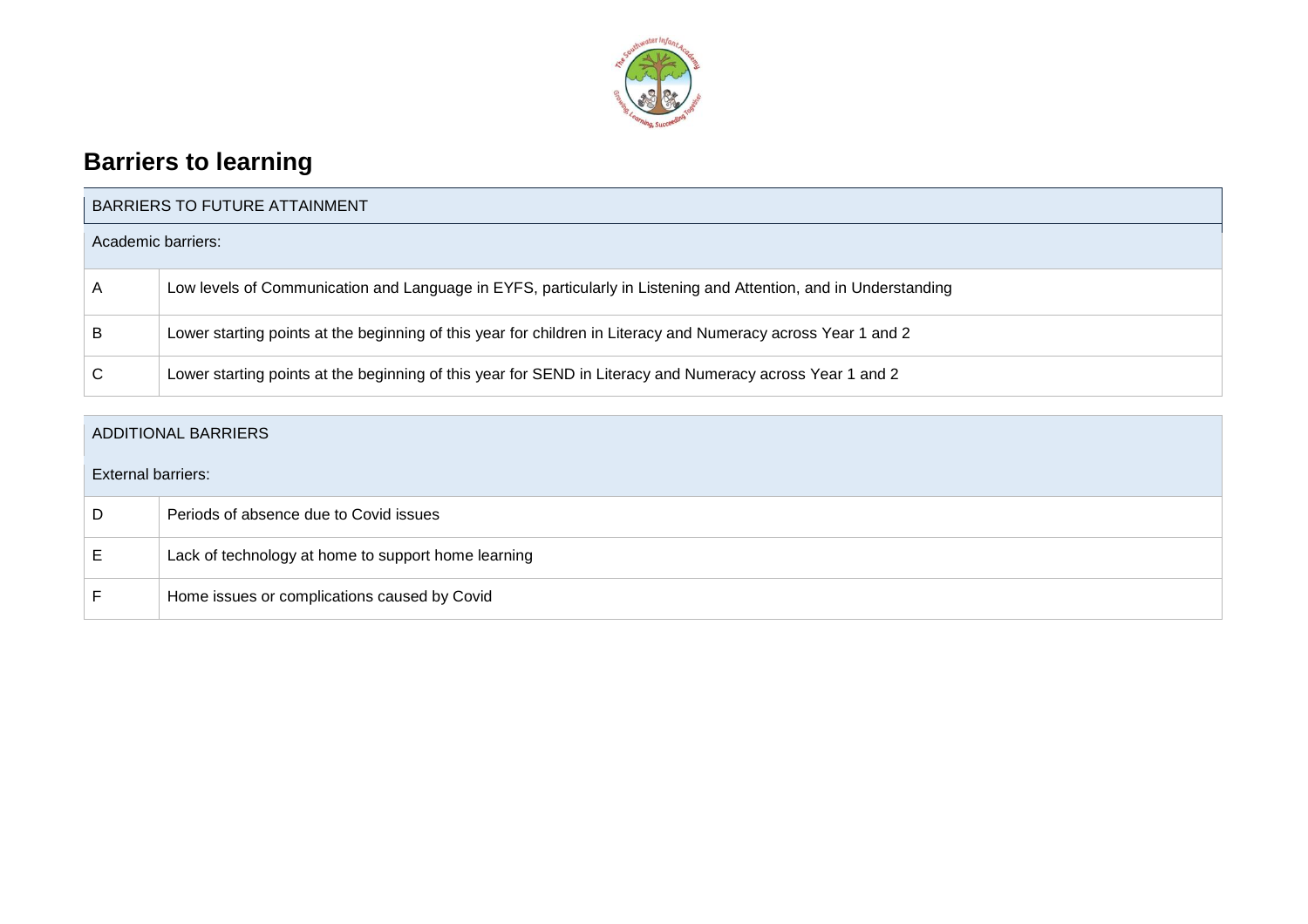

# **Planned expenditure for current academic year**

| Quality of teaching for all                                                                                                                                                                                                    |                                                                                                                                                                               |                                                                                                                                                                                                         |                                                                                                                                                                                                         |            |                                                                                                                          |
|--------------------------------------------------------------------------------------------------------------------------------------------------------------------------------------------------------------------------------|-------------------------------------------------------------------------------------------------------------------------------------------------------------------------------|---------------------------------------------------------------------------------------------------------------------------------------------------------------------------------------------------------|---------------------------------------------------------------------------------------------------------------------------------------------------------------------------------------------------------|------------|--------------------------------------------------------------------------------------------------------------------------|
| Action                                                                                                                                                                                                                         | Intended outcome and<br>success criteria                                                                                                                                      | What's the evidence and<br>rationale for this choice?                                                                                                                                                   | How will you make sure it's<br>implemented well?                                                                                                                                                        | Staff lead | When will you<br>review this?                                                                                            |
| Additional TA time in<br>class for Year 1 to<br>enable smaller focus<br>group learning                                                                                                                                         | Improvements in<br>outcomes and progress<br>across the year group<br>£5412                                                                                                    | Smaller groups and more adult<br>support will ensure a better<br>transition from EYFS to Year 1.<br>Focus groups will ensure more<br>targeted support is available,<br>especially during core learning. | Ensure adult support is well planned<br>and is targeted to meet the needs of<br>the learners<br>Monitoring by SLT through lesson<br>observations, work scrutiny and data<br>outcomes to measure success | CC         | Monitoring will<br>take place<br>throughout the<br>term, with half<br>termly<br>analysis of<br>outcomes by<br><b>SLT</b> |
| Additional LSA in<br>EYFS from Jan 2021 to<br>support children having<br>difficulties accessing<br>learning                                                                                                                    | <b>Additional LSA support</b><br>will enable children to<br>access learning more<br>successfully, with smaller<br>groups providing targeted<br>support where needed<br>£11490 | Monitoring of current adult<br>support has shown a need for an<br>additional LSA. This support will<br>enable more success in learning<br>across EYFS.                                                  | Monitoring of outcomes and<br>progress across EYFS in Spring to<br>assess learning outcomes and<br>progress                                                                                             | <b>CC</b>  | Review at the<br>end of Spring<br>2021 to<br>assess<br>success of<br>additional<br>support                               |
| The training and acceptance of the second second and second the second second and second the second second and second and second and second and second and second and second and second and second and second and second and s |                                                                                                                                                                               |                                                                                                                                                                                                         |                                                                                                                                                                                                         | 0.0000     |                                                                                                                          |

Total budgeted cost: | £16902

Targeted support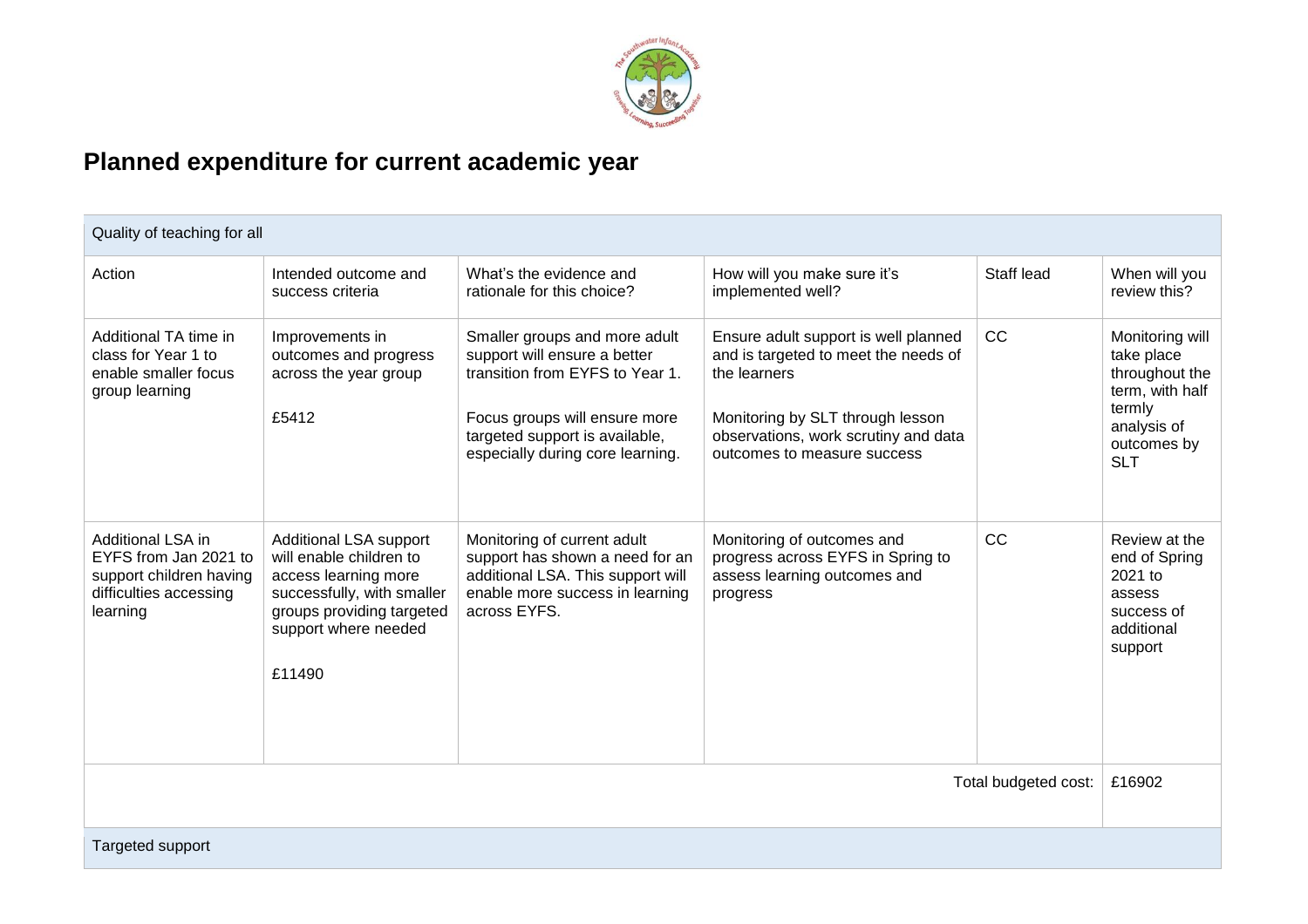

| Action                                                                        | Intended outcome and<br>success criteria                                                                                                                                                              | What's the evidence and<br>rationale for this choice?                                                                                                                                                                                                          | How will you make sure it's<br>implemented well?                                                                 | Staff lead | When will you<br>review this?                                   |
|-------------------------------------------------------------------------------|-------------------------------------------------------------------------------------------------------------------------------------------------------------------------------------------------------|----------------------------------------------------------------------------------------------------------------------------------------------------------------------------------------------------------------------------------------------------------------|------------------------------------------------------------------------------------------------------------------|------------|-----------------------------------------------------------------|
| <b>Introduce Nuffield Early</b><br>Language Intervention<br>for EYFS children | Communication and<br>Language outcomes will<br>improve across EYFS<br>Differences in attainment<br>identified with baseline<br>assessments will be<br>reduced                                         | Baseline assessments have<br>identified lower starting points for<br>Communication and Language<br>when compared to previous<br>years.<br>Specific differences in attainment<br>have been identified between<br>boys and girls, and PPG children<br>and peers. | Monitoring of intervention through<br>observation and data analysis<br>Use pf Provision Map to track<br>progress | <b>VD</b>  | Review half<br>termly to<br>ensure<br>progress is<br>being made |
| Introduce Switch On<br>Reading intervention<br>into KS1                       | Improvements in<br>progress and outcomes<br>for Reading across KS1<br>Differences in attainment<br>identified with baseline<br>assessments will be<br>reduced<br>TA time<br>£8008<br>Resources<br>£50 | Baseline assessments have<br>identified gaps in learning for<br>Reading across KS1.<br>Specific differences in attainment<br>have been identified between<br>boys and girls, and PPG and<br>peers.                                                             | Monitoring of intervention through<br>observation and data analysis<br>Use pf Provision Map to track<br>progress | <b>VD</b>  | Review half<br>termly to<br>ensure<br>progress is<br>being made |
| Total budgeted cost:                                                          |                                                                                                                                                                                                       |                                                                                                                                                                                                                                                                |                                                                                                                  | £8058      |                                                                 |
| <b>Overall Budgeted Cost</b>                                                  |                                                                                                                                                                                                       |                                                                                                                                                                                                                                                                |                                                                                                                  | £24960     |                                                                 |